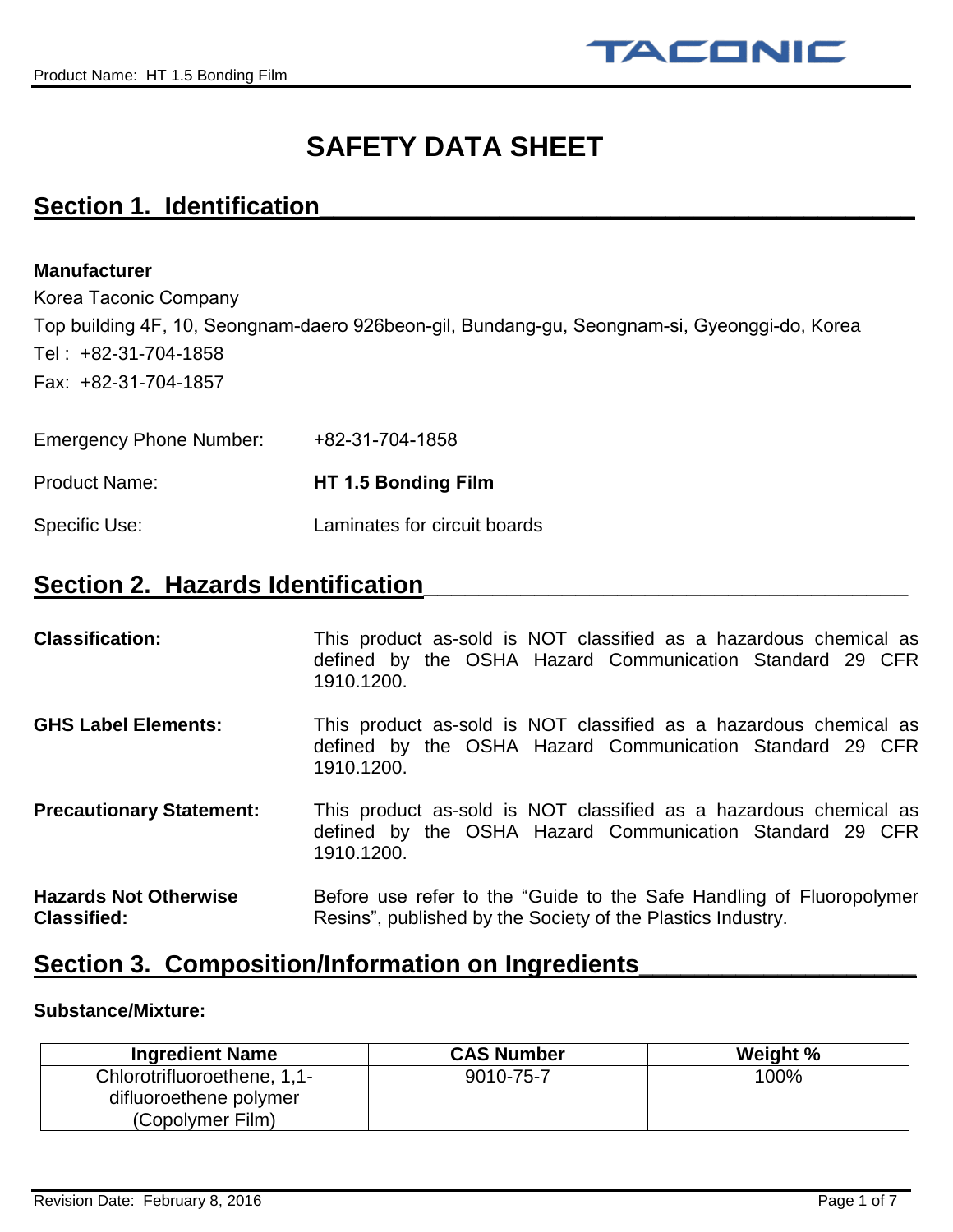### **Section 4. First Aid Measures\_\_\_\_\_\_\_\_\_\_\_\_\_\_\_\_\_\_\_\_\_\_\_\_\_\_\_\_\_\_\_\_\_\_\_\_\_**

#### **Description of Necessary First Aid Measures**

| Inhalation:          | No special treatment needed.                                      |
|----------------------|-------------------------------------------------------------------|
| <b>Skin Contact:</b> | No special treatment needed.                                      |
| <b>Eye Contact:</b>  | No special treatment needed.                                      |
| Ingestion:           | If product has been swallowed, get medical attention immediately. |

#### **Most Important Symptoms/Effects, Acute and Delayed**

#### **Potential Acute Health Effects**

| Inhalation:          | No known significant effects. |
|----------------------|-------------------------------|
| <b>Skin Contact:</b> | No known significant effects. |
| <b>Eye Contact:</b>  | No known significant effects. |
| Ingestion:           | No known significant effects. |

#### **Over-Exposure Signs/Symptoms**

| Inhalation:          | No known significant effects. |
|----------------------|-------------------------------|
| <b>Skin Contact:</b> | No known significant effects. |
| <b>Eye Contact:</b>  | No known significant effects. |
| Ingestion:           | No known significant effects. |

#### **Indication of Immediate Medical Attention and Special Treatment Needed, If Necessary**

| <b>Notes to Physician:</b>  | No special treatment needed. |
|-----------------------------|------------------------------|
| <b>Specific Treatments:</b> | No special treatment needed. |

### Section 5. Fire-Fighting Measures

| <b>Suitable Extinguishing</b><br>Media:                                             | Water Spray, Carbon Dioxide (CO2), Dry Chemical, Foam                                                                                                                                                                |
|-------------------------------------------------------------------------------------|----------------------------------------------------------------------------------------------------------------------------------------------------------------------------------------------------------------------|
| <b>Hazardous Thermal</b><br><b>Decomposition</b><br><b>Products:</b>                | Hydrochloric acid, hydrogen fluoride, carbonyl halides, carbon monoxide.                                                                                                                                             |
| <b>Special Protective</b><br><b>Equipment and Precautions</b><br>for Fire-Fighters: | Wear self-contained breathing apparatus and protective suit. Wear<br>neoprene gloves during cleaning up work after a fire. Protect from<br>hydrogen fluoride fumes which react with water to form hydrofluoric acid. |

### Section 6. Accidental Release Measures

| <b>Personal Precautions,</b> |                               |
|------------------------------|-------------------------------|
| <b>Protective Equipment</b>  |                               |
| and Emergency Procedures:    | Refer to Sections 4, 5 and 8. |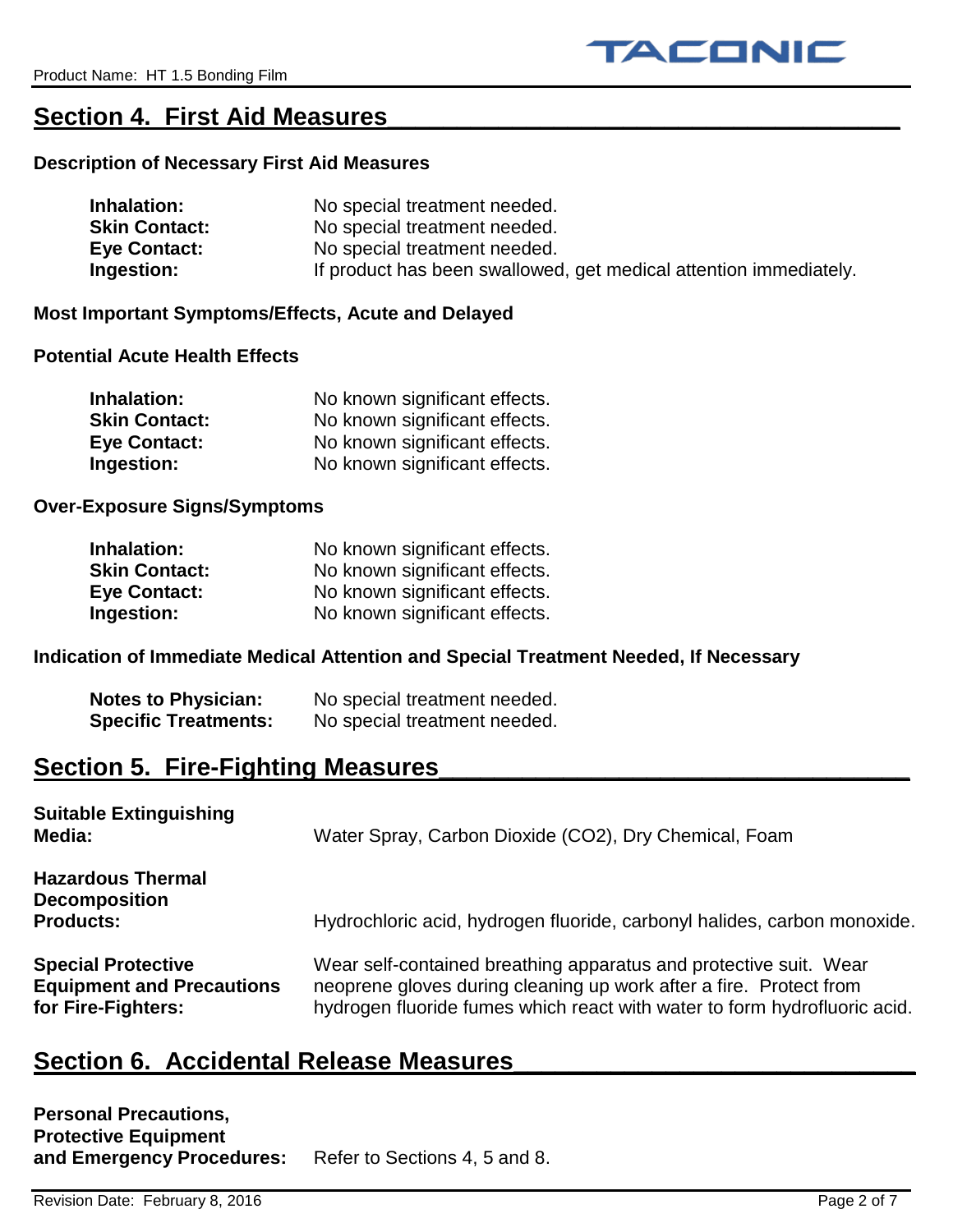

**Methods and Materials for** Material for disposal should be placed in appropriate containers. **Containment and Cleaning** Dispose of dry solids in a landfill that is permitted, licensed or registered, **Up:** to manage industrial solid waste. Incinerate only if incinerator is capable of scrubbing out hydrogen fluoride and other acidic combustion products.

### **Section 7. Handling and Storage\_\_\_\_\_\_\_\_\_\_\_\_\_\_\_\_\_\_\_\_\_\_\_\_\_\_\_\_\_\_\_\_\_\_\_**

| <b>Precautions for Safe</b><br>Handling: | No special handling precautions needed.             |
|------------------------------------------|-----------------------------------------------------|
| <b>Conditions for Safe Storage,</b>      | Keep away from heat and sources of ignition.        |
| <b>Including Any</b>                     | Keep in a dry, cool, and well-ventilation location. |
| Incompatibilities:                       | Keep away from direct sunlight.                     |

### **Section 8. Exposure Controls/Personal Protection\_\_\_\_\_\_\_\_\_\_\_\_\_\_\_\_\_\_\_\_**

**Occupational Exposure Limits** None.

| <b>Appropriate Engineering</b> |                             |
|--------------------------------|-----------------------------|
| <b>Controls:</b>               | No special controls needed. |

**Individual Protection Measures**

| <b>Respiratory Protection:</b> | No special protective measures needed. |
|--------------------------------|----------------------------------------|
| <b>Eye/Face Protection:</b>    | No special protective measures needed. |
| <b>Hand Protection:</b>        | No special protective measures needed. |
| <b>Foot Protection:</b>        | No special protective measures needed. |

### **Section 9. Physical and Chemical Properties**

| <b>Physical State:</b>            | Solid.              |
|-----------------------------------|---------------------|
| Color:                            | Clear.              |
| Odor:                             | Odorless.           |
| <b>Odor Threshold:</b>            | Not applicable.     |
| pH:                               | Not applicable.     |
| <b>Melting Point:</b>             | 190 - 206°C         |
| <b>Boiling Point:</b>             | Not applicable.     |
| <b>Flash Point:</b>               | Does not flash.     |
| <b>Evaporation Rate:</b>          | Not applicable.     |
| <b>Flammability:</b>              | Not flammable.      |
| <b>Explosive Limits:</b>          | Not applicable.     |
| <b>Vapor Pressure:</b>            | Not applicable.     |
| <b>Vapor Density:</b>             | Not applicable.     |
| <b>Specific Gravity:</b>          | $2.08 - 2.12$ g/cm3 |
| <b>Solubility:</b>                | Insoluble.          |
| <b>Auto-Ignition Temperature:</b> | Not applicable.     |
| <b>Decomposition Temperature:</b> | $>250^{\circ}$ C    |
| <b>Viscosity:</b>                 | Not applicable.     |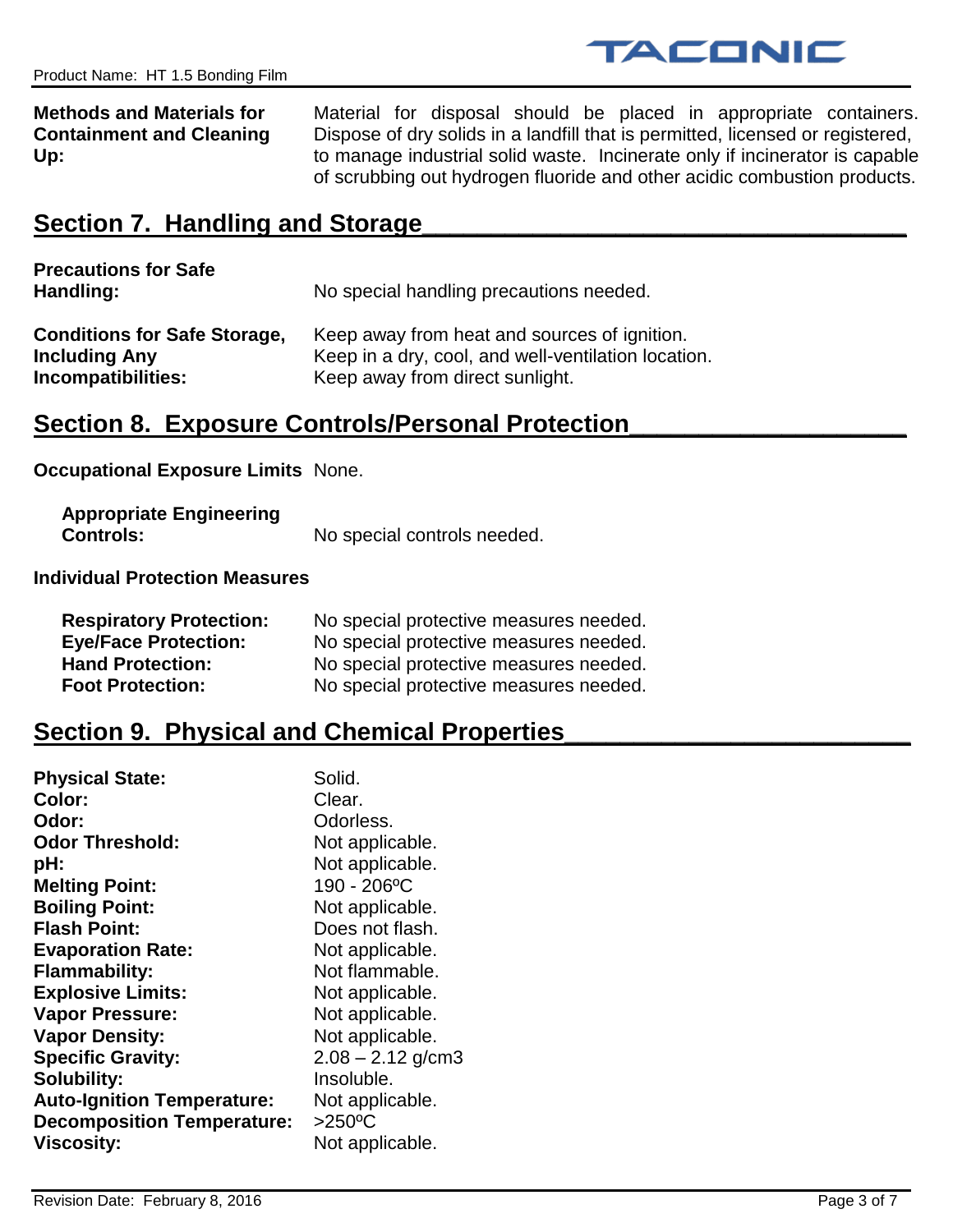## **Section 10. Stability and Reactivity**

| <b>Reactivity:</b>                                   | Not reactive under recommended storage conditions.                                                               |
|------------------------------------------------------|------------------------------------------------------------------------------------------------------------------|
| <b>Chemical Stability:</b>                           | Stable under recommended storage conditions.                                                                     |
| <b>Possibility of Hazardous</b><br><b>Reactions:</b> | Hazardous polymerization does not occur under recommended storage<br>conditions.                                 |
| <b>Conditions to Avoid:</b>                          | Keep away from heat and sources of ignition.<br>Keep away from direct<br>sunlight. Avoid excessive temperatures. |
| <b>Incompatible Materials:</b>                       | Strong oxidizers.                                                                                                |
| <b>Hazardous Decomposition</b><br><b>Products:</b>   | Hydrochloric acid, hydrogen fluoride, carbonyl halides, carbon monoxide.                                         |

## **Section 11. Toxicological Information\_**

| <b>Information on Likely</b><br><b>Routes of Exposure:</b>                   | Inhalation: No known significant effects.<br>Skin Contact: No known significant effects.<br>Eye Contact: No known significant effects.<br>Ingestion: No known significant effects. |
|------------------------------------------------------------------------------|------------------------------------------------------------------------------------------------------------------------------------------------------------------------------------|
| <b>Acute Toxicity:</b>                                                       | No known significant effects.                                                                                                                                                      |
| <b>Skin Corrosion/Irritation:</b>                                            | No known significant effects.                                                                                                                                                      |
| <b>Serious Eye Damage/</b><br><b>Irritation:</b>                             | No known significant effects.                                                                                                                                                      |
| <b>Respiratory or Skin</b><br><b>Sensitization:</b>                          | No known significant effects.                                                                                                                                                      |
| <b>Germ Cell Mutagenicity:</b>                                               | No known significant effects.                                                                                                                                                      |
| <b>Carcinogenicity:</b>                                                      | No known significant effects.                                                                                                                                                      |
| <b>Reproductive Toxicity:</b>                                                | No known significant effects.                                                                                                                                                      |
| <b>Specific Target Organ</b><br><b>Toxicity Single Exposure:</b>             | No known significant effects.                                                                                                                                                      |
| <b>Specific Target Organ</b><br><b>Toxicity Repeated</b><br><b>Exposure:</b> | No known significant effects.                                                                                                                                                      |
| <b>Aspiration Hazard:</b>                                                    | No known significant effects.                                                                                                                                                      |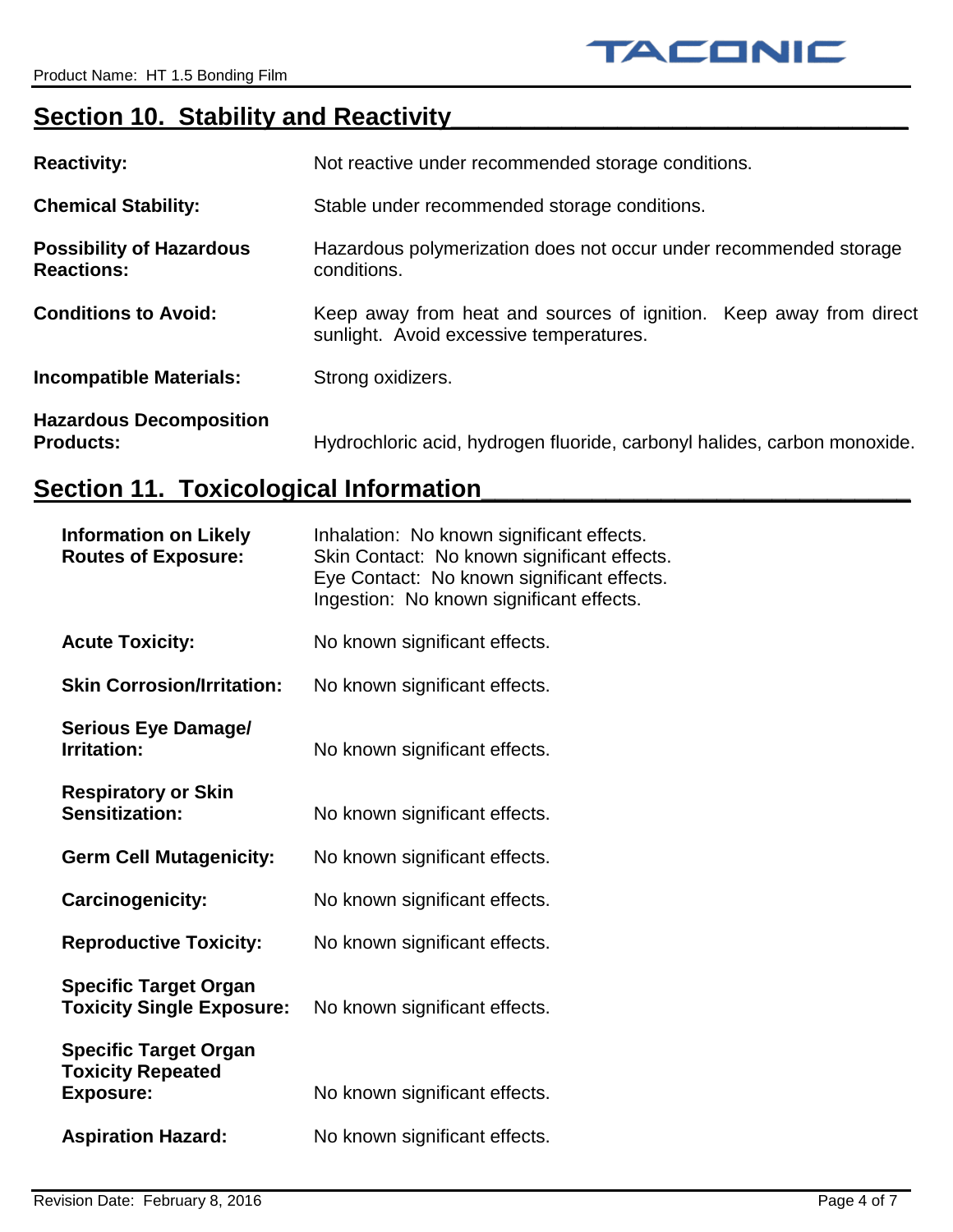## Section 12. Ecological Information

| <b>Aquatic Toxicity:</b>                    | No known significant effects.                                 |
|---------------------------------------------|---------------------------------------------------------------|
| <b>Terrestrial Toxicity:</b>                | No known significant effects.                                 |
| <b>Persistence and</b><br>Degradability:    | No known significant effects.                                 |
| <b>Bioaccumulative</b><br><b>Potential:</b> | No known significant effects.                                 |
| <b>Mobility in Soil:</b>                    | No known significant effects.                                 |
| <b>Other Adverse Effects:</b>               | None of the components listed are Ozone Depleting Substances. |

### **Section 13. Disposal Considerations**

**Disposal Methods:** Disposal should be made in accordance with federal, state and local regulations. Dispose of dry solids in a landfill that is permitted, licensed or registered to manage industrial solid waste. Incinerate only if incinerator is capable of scrubbing out hydrogen fluoride and other acidic combustion products.

#### **RCRA Classification:** Not regulated.

## **Section 14. Transport Information**

| <b>DOT Hazardous Materials:</b><br><b>DOT Marine Pollutants:</b> | None of the components are listed.<br>None of the components are listed.                                                          |
|------------------------------------------------------------------|-----------------------------------------------------------------------------------------------------------------------------------|
| <b>Transport Information:</b>                                    | Not classified as dangerous goods according to the national and<br>international regulations on the transport of dangerous goods. |
| <b>Special Transport</b><br><b>Precautions for User:</b>         | No special restrictions when transporting product.                                                                                |

### Section 15. Regulatory Information

#### **United States Federal Regulations**

**Clean Air Act 112b HAPs:** None of the components are listed. **Clean Air Act 112r EHS:** None of the components are listed. **Clean Air Act 602 Class I Ozone Depleting Substances:** None of the components are listed. **Clean Air Act 602 Class II Ozone Depleting Substances:** None of the components are listed. **Clean Air Act SOCMI Chemicals:** None of the components are listed. **Clean Water Act 311:** None of the components are listed. **DHS Chemicals of Interest:** None of the components are listed. **OSHA PSM Highly Hazardous Chemicals:** None of the components are listed.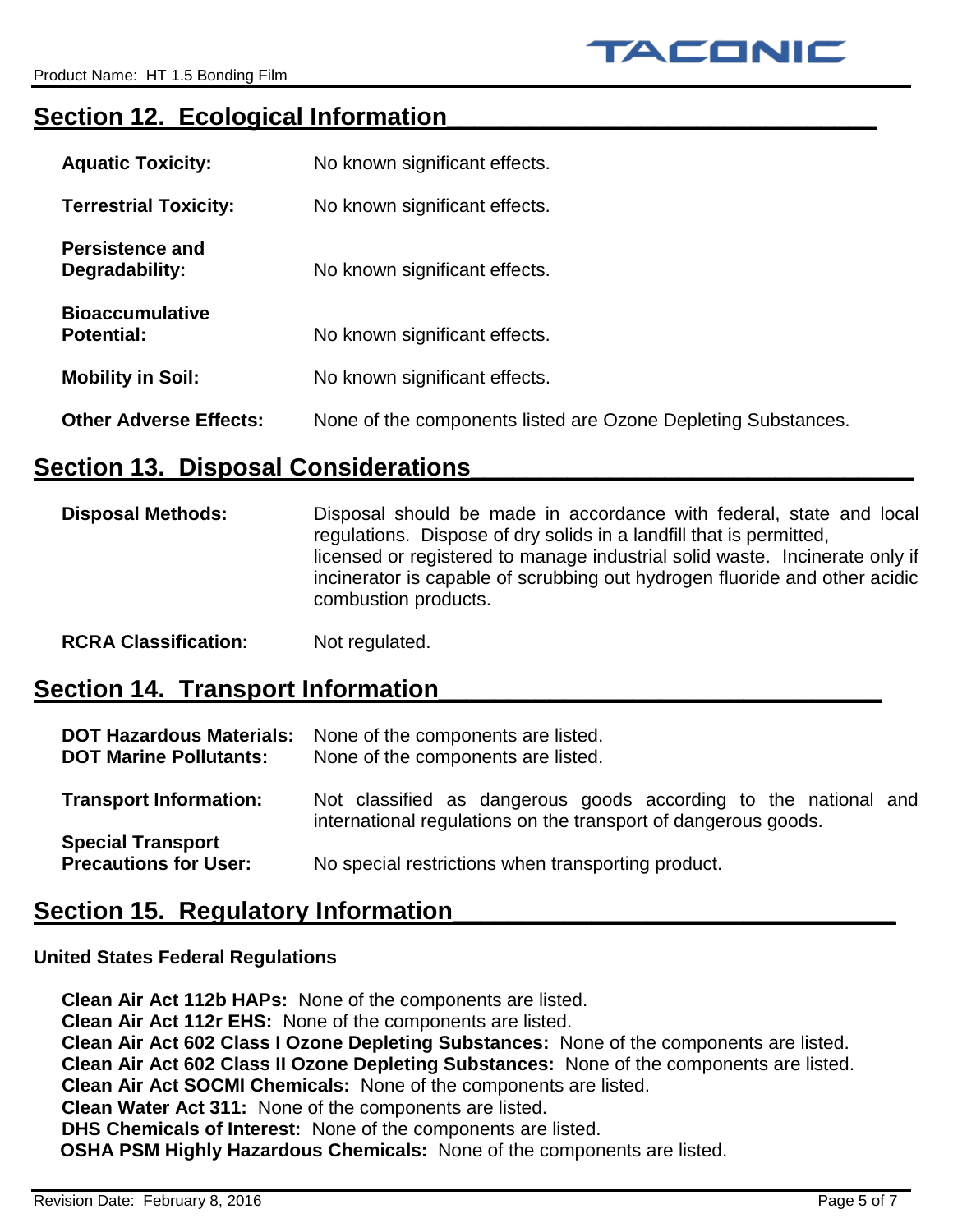**SARA 302 EHS TPQ:** None of the components are listed. **SARA 304 EHS RQ:** None of the components are listed. **SARA 311/312:** None of the components are listed. **SARA 313 TRI:** None of the components are listed. **TSCA Chemical Substance Inventory:** Listed; Chlorotrifluoroethene, 1,1-difluoroethene polymer, 9010-75-7. **TSCA HPV Chemical:** None of the components are listed. **TSCA PMNACC Addendum:** None of the components are listed. **TSCA 12(b) Chemicals Listings:** None of the components are listed.

TACONIC

#### **States Regulations**

**California Hazardous Substances:** None of the components are listed.

**California Proposition 65:** None of the components are listed.

**Delaware List of Chemicals:** None of the components are listed.

**Idaho Toxic Air Pollutants:** None of the components are listed.

**Illinois Toxic Air Contaminates:** None of the components are listed.

**Maine HAPs:** None of the components are listed.

**Massachusetts Hazardous Substances:** None of the components are listed.

**Michigan Critical Materials:** None of the components are listed.

**Minnesota Hazardous Substances:** None of the components are listed.

**New Jersey RTK:** None of the components are listed.

**New Jersey TCPA EHS:** None of the components are listed.

**New York Hazardous Substances:** None of the components are listed.

**North Carolina Toxic Air Pollutants:** None of the components are listed.

**Pennsylvania Hazardous Substances:** None of the components are listed.

**Washington PELs:** None of the components are listed.

**West Virginia Toxic Air Pollutants:** None of the components are listed.

**Wisconsin Hazardous Air Contaminates:** None of the components are listed.

**International Regulations**

**Australia Inventory of Chemical Substances (AICS):** Listed; Chlorotrifluoroethene, 1,1 difluoroethene polymer, 9010-75-7.

**Canada CEPA Toxic Substances:** None of the components are listed.

**Canada DSL Inventory:** Listed; Chlorotrifluoroethene, 1,1-difluoroethene polymer, 9010-75-7. **Canada NDSL Inventory:** None of the components are listed.

**Canada Priority Substances Lists:** None of the components are listed.

**China Inventory of Existing Chemical Substances (IECSC):** Listed; Chlorotrifluoroethene, 1,1 difluoroethene polymer, 9010-75-7.

**EU Substances of Very High Concern:** Does not contain REACH SVHCs greater than 0.1%. **EU REACH Classification:** Article.

**EU RoHS Substances:** None of the components are listed.

**EU WEEE Directive:** Compliant.

**Europe EINECS:** None of the components are listed.

**Japan Inventory of Existing & New Chemical Substances (ENCS):** Listed; Chlorotrifluoroethene, 1,1-difluoroethene polymer, 9010-75-7.

**Korea Existing Chemicals Inventory (KECI):** Listed; Chlorotrifluoroethene, 1,1-difluoroethene polymer, 9010-75-7.